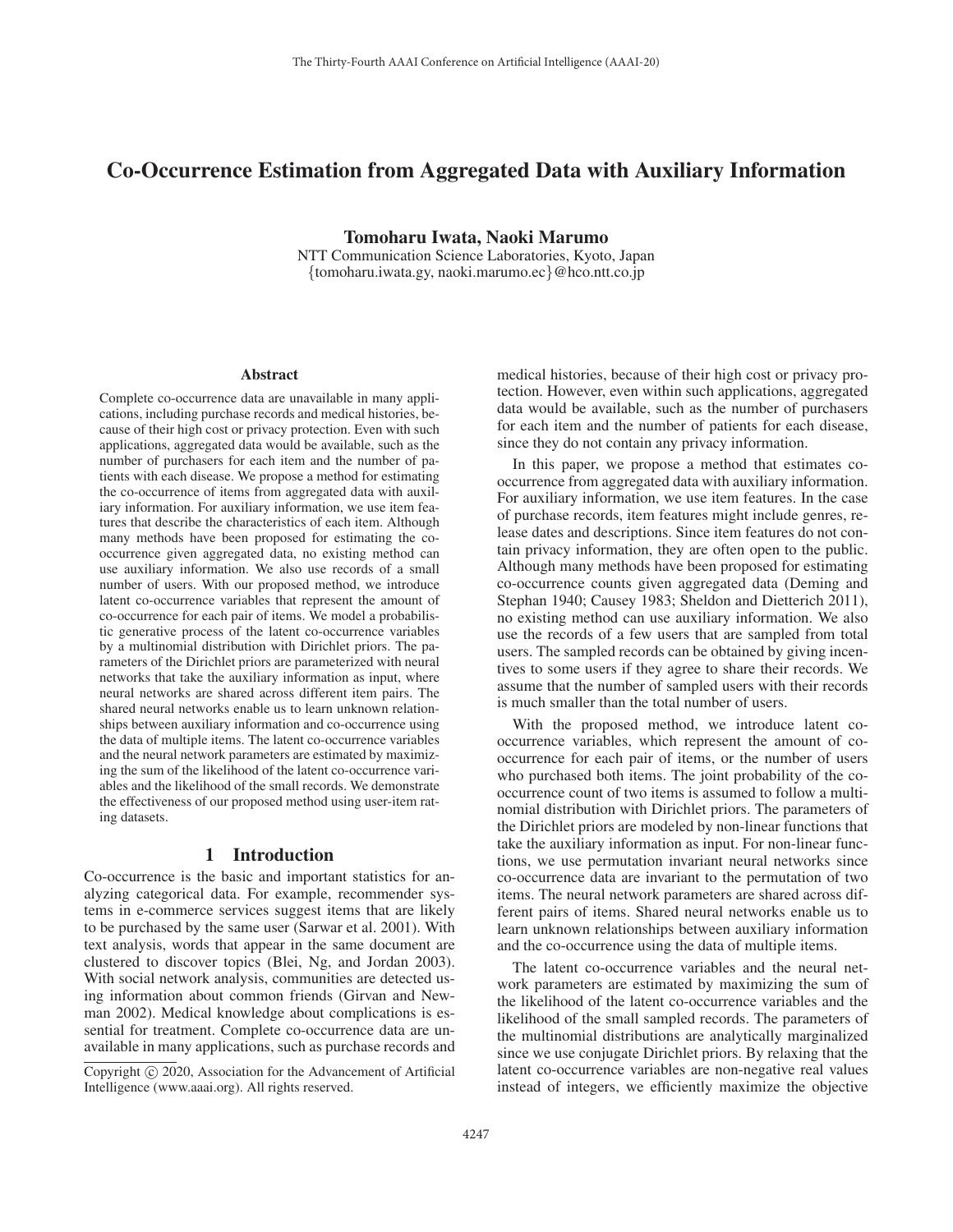function with stochastic gradient descent methods.

### 2 Related work

Previous work proposed learning from aggregated data, such as imputing individual level records (Park and Ghosh 2012; 2014) and regression from aggregated data (Goodman 1953; Freedman et al. 1991; Bhowmik, Ghosh, and Koyejo 2015; 2016). In this paper, we focus on estimating co-occurrence counts, which can be represented by two-by-two contingency tables. Many methods for estimating contingency tables have been proposed especially in statistics (Ireland and Kullback 1968; Smith 1947; Fienberg 1970; Slavkovic 2010), such as least squares (Deming and Stephan 1940; Stephan 1942), maximum likelihood (Causey 1983) and the Markov chain Monte Carlo (Dobra, Tebaldi, and West 2006), as well as in machine learning (Sheldon and Dietterich 2011; Kumar, Sheldon, and Srivastava 2013; Sheldon et al. 2013; Sun, Sheldon, and Kumar 2015; Nguyen et al. 2016). Most of these methods use the sampled data of a small population and/or the aggregated counts for each item. For other information, samples from different populations (Little and Wu 1991), conditional tables (Slavkovic 2010) and short and long form questionnaires (Greco 2016) have been used. However, these existing methods cannot use auxiliary item features. Although neural collective graphical models (Iwata and Shimizu 2019) estimate people flow from aggregated data using spatio-temporal auxiliary information, they are specialized for people flow, and inapplicable to co-occurrence estimation. The proposed method can be seen as a multi-task learning approach (Caruana 1997) for simultaneously multiple contingency tables by transferring knowledge across different two-by-two contingency tables using shared neural networks.

### 3 Proposed method

### 3.1 Problem formulation

For simplicity, we explain the proposed method with an example of item co-occurrence in user purchase records. However, our proposed method is applicable to any kinds of cooccurrences, such as word co-occurrence in documents and disease complications in patients.

Assume  $I$  items and  $U$  users, where each user has purchased some items but we cannot observe their complete purchase records. We are given marginal counts for each item,  $\mathbf{y} = \{y_i\}_{i=1}^T$ , where  $y_i$  is the number of users who have number different integration we are have purchased item  $i$ . For auxiliary information, we are given item features  $\mathbf{S} = \{s_i\}_{i=1}^L$ , and item purchase records<br>  $\mathbf{B} = \{s_i\}_{i=1}^L$  for a small number of users  $U^* \ll U$  $\mathbf{R} = {\{\mathbf{r}_u\}}_{u=\mu}^U$  for a small number of users  $U^* \ll U$ .<br>Here  $\mathbf{s}_i \in \mathbb{R}^D$  is a *D*-dimensional item feature vector Here,  $s_i \in \mathbb{R}^D$  is a *D*-dimensional item feature vector of item i, such as genres, release dates and descriptions, and  $\mathbf{r}_u \in \{0,1\}^I$  is an *I*-dimensional binary vector, where  $r_{ui} = 1$  if user u has purchased item i and  $r_{ui} = 0$  otherwise.

Our task is to estimate the joint probability of the occurrence of two items,  $\pi_{ij} = (\pi_{\bar{i}j}, \pi_{\bar{i}j}, \pi_{i\bar{j}}, \pi_{ij})$ , for all pairs of items,  $i, j \in \{1, \cdots, I\}$ , where  $\pi_{\overline{i}\overline{j}} = P(r_i = 0, r_j = 0)$ is the probability that a user purchases neither items  $\hat{i}$  nor  $\hat{j}$ ,  $\pi_{\overline{i}i} = P(r_i = 0, r_j = 1)$  is the probability that a user does

|                  | Table 1: Our notation.                           |
|------------------|--------------------------------------------------|
|                  | number of items                                  |
| H                | number of users                                  |
| $y_i$            | number of users who have purchased item $i$      |
| $S_i$            | auxiliary feature vector of item i               |
| $\mathbf{R}$     | purchase records of a few sampled users          |
| $\pi_{ij}$       | probability that a user purchases                |
|                  | both items $i$ and $j$                           |
| $\hat{\theta}_i$ | empirical probability that item $i$ is purchased |
| $x_{ij}$         | latent number of users who have purchased        |
|                  | both items i and $\dot{i}$                       |
| Ψ                | parameters of neural networks                    |

Table 2: Co-occurrence count matrix  $x_{ij}$  between items i and j, number of purchasers  $y_i$  and  $y_j$ , and total number of users.

| Item $i \setminus$ Item $j \mid$ | Not purchased Purchased        |                | Total |
|----------------------------------|--------------------------------|----------------|-------|
| Not purchased                    | $x_{\overline{i}\overline{j}}$ | $x_{\bar{i}j}$ |       |
| Purchased                        | $x_{i\bar{i}}$                 | $x_{ii}$       |       |
| Total                            | $ u_i$                         | $y_i$          |       |

not purchase item i but buys item j,  $\pi_{i\bar{j}} = P(r_i = 1, r_j =$ 0) is the probability that a user purchases item  $i$  but not item j,  $\pi_{ij} = P(r_i = 1, r_j = 1)$  is the probability that a user purchases both items i and j,  $\sum_{i' \in \{i,\bar{i}\}, j' \in \{j,\bar{j}\}} \pi_{i'j'} = 1$ , and  $\pi_{i'j'} \geq 0$ . Table 1 summarizes our notation.

### 3.2 Model

We introduce latent co-occurrence variables  $x_{ij}$  =  $(x_{\bar{i}\bar{j}}, x_{\bar{i}j}, x_{i\bar{j}}, x_{ij})$ , where  $x_{\bar{i}\bar{j}}$  is the number of users who have purchased neither items i nor j,  $x_{\bar{i}j}$  is the number of users who have purchased item j but not i,  $x_{i\bar{j}}$  is the number of users who have purchased item i but not j, and  $x_{ij}$  is the number of users who have purchased both items  $i$  and  $j$ . Table 2 shows a co-occurrence count matrix that represents the relationship among latent co-occurrence variables  $x_{ij}$ , item marginal counts  $y_i$ ,  $y_j$  and the total number of users  $\overline{U}$ . Given  $x_{ij}$ , other latent co-occurrence variables  $x_{\overline{ij}}$ ,  $x_{\overline{ij}}$  and  $x_{i\bar{j}}$  are determined using  $y_i$ ,  $y_j$  and U as follows,

$$
x_{\bar{i}j} = y_j - x_{ij}, \quad x_{i\bar{j}} = y_i - x_{ij}, x_{\bar{i}\bar{j}} = U - y_i - y_j + x_{ij}.
$$
 (1)

Therefore, we do not need to estimate  $x_{\overline{i}\overline{j}}, x_{\overline{i}\overline{j}}, x_{i\overline{j}}$  if  $x_{ij}$  is estimated. Using Eq.(1) and the non-negativity of all the latent co-occurrence variables,  $x_{\overline{i}\overline{j}}, x_{\overline{i}\overline{j}}, x_{i\overline{j}}, x_{i\overline{j}},$  the following constraint on  $x_{ij}$  is derived,

$$
\max(0, y_i + y_j - U) \le x_{ij} \le \min(y_i, y_j),
$$
 (2)

which is known as Fréchet inequalities. Range,  $\min(y_i, y_j)$  –  $\max(0, y_i + y_j - U)$ , indicates information about co-occurrence  $x_{ij}$  of aggregated data  $y_i$  and  $y_i$ . When the range is narrow, the aggregated data are informative for estimating co-occurrence. However, since the range is not generally narrow, the co-occurrence cannot be determined only from the aggregated data.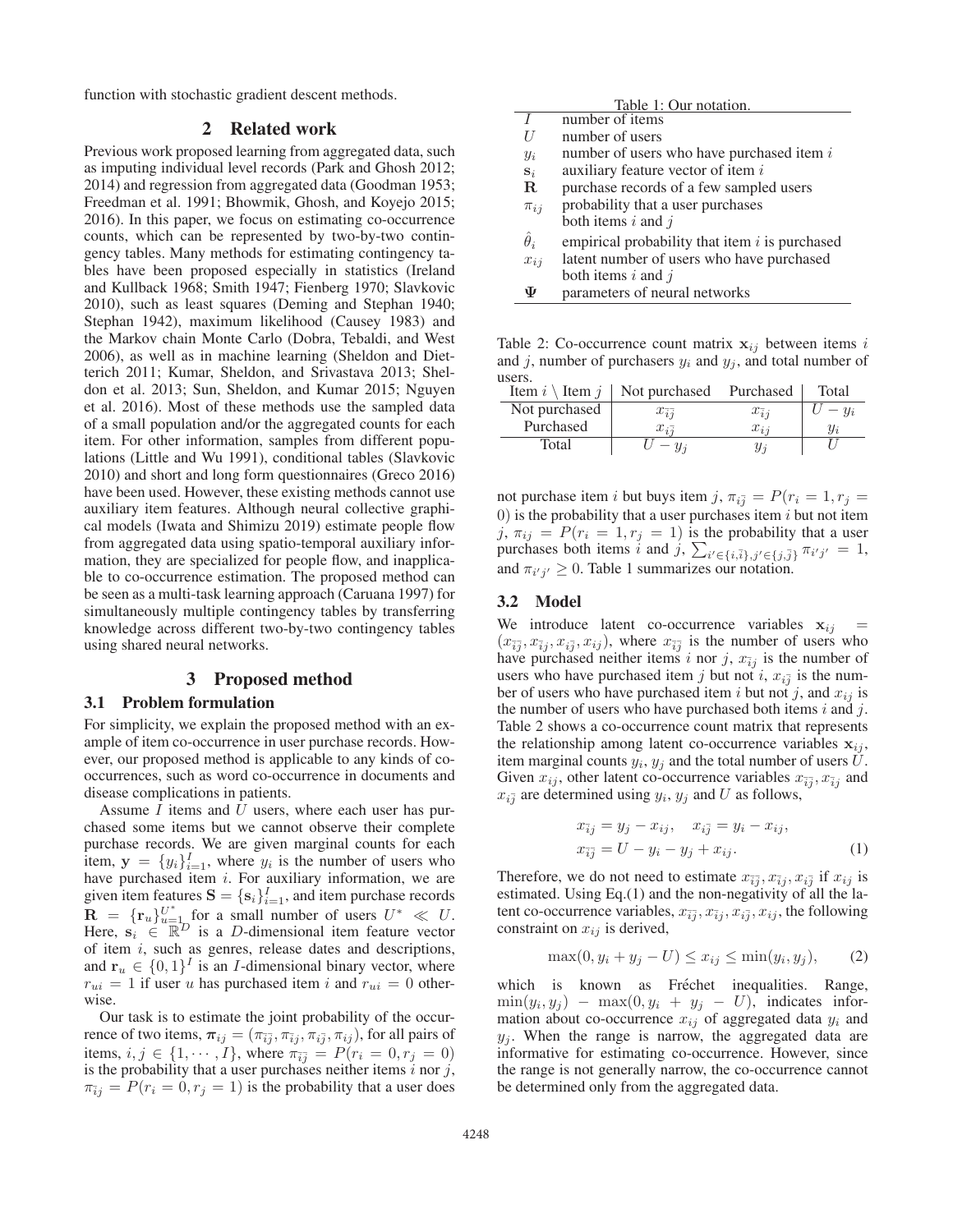We assume that the probability of latent co-occurrence variables  $x_{ij}$  is given by the following multinomial distribution with parameters  $\pi_{ij}$ ,

$$
p(\mathbf{x}_{ij}|\boldsymbol{\pi}_{ij}) = \frac{U!}{\sum_{i' \in \{i,\bar{i}\}, j' \in \{j,\bar{j}\}} x_{i'j'}!} \prod_{i' \in \{i,\bar{i}\}, j' \in \{j,\bar{j}\}} \pi_{i'j'}^{x_{i'j'}}.
$$
\n(3)

Note that a multinomial distribution is derived from the Poisson distributions for each cell when total count  $U$  is fixed. We assume the following Dirichlet distribution for the prior of co-occurrence probabilities  $\pi_{ii}$ ,

$$
p(\pi_{ij}|\beta_{ij}) = \frac{\Gamma(\sum_{i' \in \{i,\bar{i}\}, j' \in \{j,\bar{j}\}} \beta_{i'j'})}{\prod_{i' \in \{i,\bar{i}\}, j' \in \{j,\bar{j}\}} \Gamma(\beta_{i'j'})}
$$
  
 
$$
\times \prod_{i' \in \{i,\bar{i}\}, j' \in \{j,\bar{j}\}} \pi^{\beta_{i'j'}-1}_{i'j'}, \qquad (4)
$$

where  $\beta_{ij} = (\beta_{\bar{i}\bar{j}}, \beta_{\bar{i}j}, \beta_{i\bar{j}}, \beta_{ij}), \beta_{i'j'} > 0$ , and  $\Gamma(\cdot)$  is the Gamma function. We model Dirichlet parameters  $\beta_{ij}$ as a function of auxiliary information  $s_i$  and  $s_j$  to incorporate them for estimating the co-occurrence probabilities. By modeling the Dirichlet parameters, we can handle the variance of the co-occurrence probabilities as well as their mean, where the mean is  $\mathbb{E}[\pi_{i'j'}] = \frac{\beta_{i'j'}}{\beta_{ij0}}$  and the variance is  $\text{Var}[\pi_{i'j'}] = \frac{\beta_{i'j'}(\beta_{ij0} - \beta_{i'j'})}{\beta_{ij0}^2(\beta_{ij0} + 1)}$ , and  $\beta_{ij0} = \sum_{i'j'} \beta_{i'j'}$ . In particular, we use the following neural network-based models,

$$
\beta_{\overline{i}\overline{j}} = \alpha (1 - \theta_i)(1 - \theta_j) + f_0(\mathbf{s}_i, \mathbf{s}_j),
$$
  
\n
$$
\beta_{\overline{i}j} = \alpha (1 - \hat{\theta}_i)\hat{\theta}_j + f_{01}(\mathbf{s}_i, \mathbf{s}_j),
$$
  
\n
$$
\beta_{i\overline{j}} = \alpha \hat{\theta}_i (1 - \hat{\theta}_j) + f_{01}(\mathbf{s}_j, \mathbf{s}_i),
$$
  
\n
$$
\beta_{ij} = \alpha \hat{\theta}_i \hat{\theta}_j + f_1(\mathbf{s}_i, \mathbf{s}_j),
$$
\n(5)

where  $\hat{\theta}_i = \frac{y_i}{U}$  is the empirical marginal occurrence proba-<br>bility of item  $i \propto 0$  is the scalar positive parameter and bility of item i,  $\alpha > 0$  is the scalar positive parameter, and  $f_0(\cdot)$ ,  $f_{01}(\cdot)$ ,  $f_1(\cdot)$  are functions modeled with neural networks. The first term in Eq.(5) corresponds to the probability when the occurrences of items  $i$  and  $j$  are independent, and  $\alpha$  controls the strength of independence. Since a simple assumption to estimate the joint probabilities is independence when there is no information about the co-occurrence, we include this first term. The second term controls the correlation between the occurrence of two items using auxiliary information. Neural networks enable us to flexibly model the relationships between the correlation and auxiliary information. Even when items  $i$  and  $j$  are transposed, the prior probability should be invariant. Therefore, we use  $f_{01}(\mathbf{s}_i, \mathbf{s}_i)$  for  $\beta_{i\bar{j}}$ , where input auxiliary information  $s_i$  and  $s_i$  are transposed from  $f_{01}(\mathbf{s}_i, \mathbf{s}_j)$  for  $\beta_{\bar{i}j}$ . Also,  $f_0(\cdot)$  and  $f_1(\cdot)$  need to be invariant to the permutation of inputs  $s_i$  and  $s_j$ ,

$$
f_0(\mathbf{s}_i, \mathbf{s}_j) = f_0(\mathbf{s}_j, \mathbf{s}_i), \quad f_1(\mathbf{s}_i, \mathbf{s}_j) = f_1(\mathbf{s}_j, \mathbf{s}_i). \tag{6}
$$

 $f_0(\mathbf{s}_i, \mathbf{s}_j) = f_0(\mathbf{s}_j, \mathbf{s}_i), \quad f_1(\mathbf{s}_i, \mathbf{s}_j) = f_1(\mathbf{s}_j, \mathbf{s}_i).$  (6)<br>To satisfy the above invariance, we use the following permutation invariant networks (Zaheer et al. 2017),

$$
f_0(\mathbf{s}_i, \mathbf{s}_j) = \rho_0(\phi_0(\mathbf{s}_i) + \phi_0(\mathbf{s}_j)),
$$
  
\n
$$
f_1(\mathbf{s}_i, \mathbf{s}_j) = \rho_1(\phi_1(\mathbf{s}_i) + \phi_1(\mathbf{s}_j)),
$$
\n(7)



Figure 1: Proposed model: Shaded and unshaded nodes indicate observed and latent variables. Neural networks take item feature vectors  $s_i$  and  $s_j$  as input. Dirichlet parameters  $\beta_{ij}$  are determined by  $\alpha$ , empirical marginal count probabilities  $\hat{\theta}_i$  and  $\hat{\theta}_j$ , and neural network output. Co-occurrence probabilities  $\pi_{ij}$  are generated from Dirichlet distribution with parameters  $\beta_{ij}$ , and latent co-occurrence variables  $\mathbf{x}_{ij}$ are generated from multinomial distribution with parameters  $\pi_{ij}$ . Total count  $U = x_{\bar{i}\bar{j}} + x_{\bar{i}j} + x_{i\bar{j}} + x_{ij}$ , marginal counts  $y_i = x_{i\bar{j}} + x_{ij}$  and  $y_j = x_{\bar{i}j} + x_{ij}$  are determined by latent co-occurrence variables  $\mathbf{x}_{ij} = (x_{\overline{ij}}, x_{\overline{ij}}, x_{i\overline{j}}, x_{ij}).$ 

where  $\rho_0(\cdot)$ ,  $\phi_0(\cdot)$ ,  $\rho_1(\cdot)$ ,  $\phi_1(\cdot)$  are neural networks. Since addition is invariant to permutation, neural networks with structure of Eq.(7) output the same values even when inputs  $s_i$  and  $s_j$  are permuted as in Eq.(6). Fig. 1 illustrates the proposed model.

### 3.3 Estimation

First, we count the co-occurrences in small purchase records **R**, and represent them by  $\mathbf{X}^* = {\mathbf{x}_{ij}^*}^1 \mathbf{I}_{i,j=1}^T$ , where  $\mathbf{x}_{i,j}^*$ ,  $(x^*, x^*, x^*, x^*)$  and  $x^*$  is the number of users **ii**, and represent them by  $\mathbf{X} = \{x_{ij}^i\}_{i,j=1}^{\infty}$ , where  $x_{ij}^i = (x_{ij}^*, x_{ij}^*, x_{ij}^*, x_{ij}^*, x_{ij}^*)$ , and  $x_{ij}^*$  is the number of users with  $r_{ui}$  = 1 and  $r_{ui}$  = 1 in **R**, which are the users who have purchased both items  $i$  and  $j$  in the small purchase records. Then, we estimate latent co-occurrence variables  $\mathbf{X} = \{x_{ij}\}_{i,j=1}^I$ , parameter  $\alpha$ , and parameters  $\Psi$  of neu-<br>rel networks  $f_{\alpha}(\cdot)$ ,  $f_{\alpha}(\cdot)$  by maximizing the weighted ral networks  $f_0(\cdot), f_1(\cdot), f_{01}(\cdot)$  by maximizing the weighted sum of the likelihoods of **X** and **X**<sup>∗</sup>.

To automatically satisfy the box constraint in Eq.(2), we parameterize  $x_{ij}$  by

$$
x_{ij} = \max(0, y_i + y_j - U)
$$
  
+ 
$$
\frac{\min(y_i, y_j) - \max(0, y_i + y_j - U)}{1 + \exp(-x'_{ij})},
$$
 (8)

where  $-\infty < x'_{ij} < \infty$ , and optimize  $x'_{ij}$ , instead of  $x_{ij}$ , without constraints. Also, we parameterized positive parameter  $\alpha$  by  $\alpha = \exp(\alpha')$ , where  $-\infty < \alpha' < \infty$ , for unconstrained optimization strained optimization.

Since the Dirichlet distribution is the conjugate prior of the multinomial distribution parameters, we can analytically marginalize co-occurrence probabilities  $\pi_{ij}$  in Eqs.(3) and (4). Then the probability of  $\mathbf{x}_{ij}$  given  $\beta_{ij}$  is as follows,

$$
p(\mathbf{x}_{ij}|\beta_{ij}) = \frac{U!\Gamma(\sum_{i',j'}\beta_{i'j'})}{\Gamma(U+\sum_{i',j'}\beta_{i'j'})}\prod_{i',j'}\frac{\Gamma(x_{i'j'}+\beta_{i'j'})}{x_{i'j'}!\Gamma(\beta_{i'j'})},\tag{9}
$$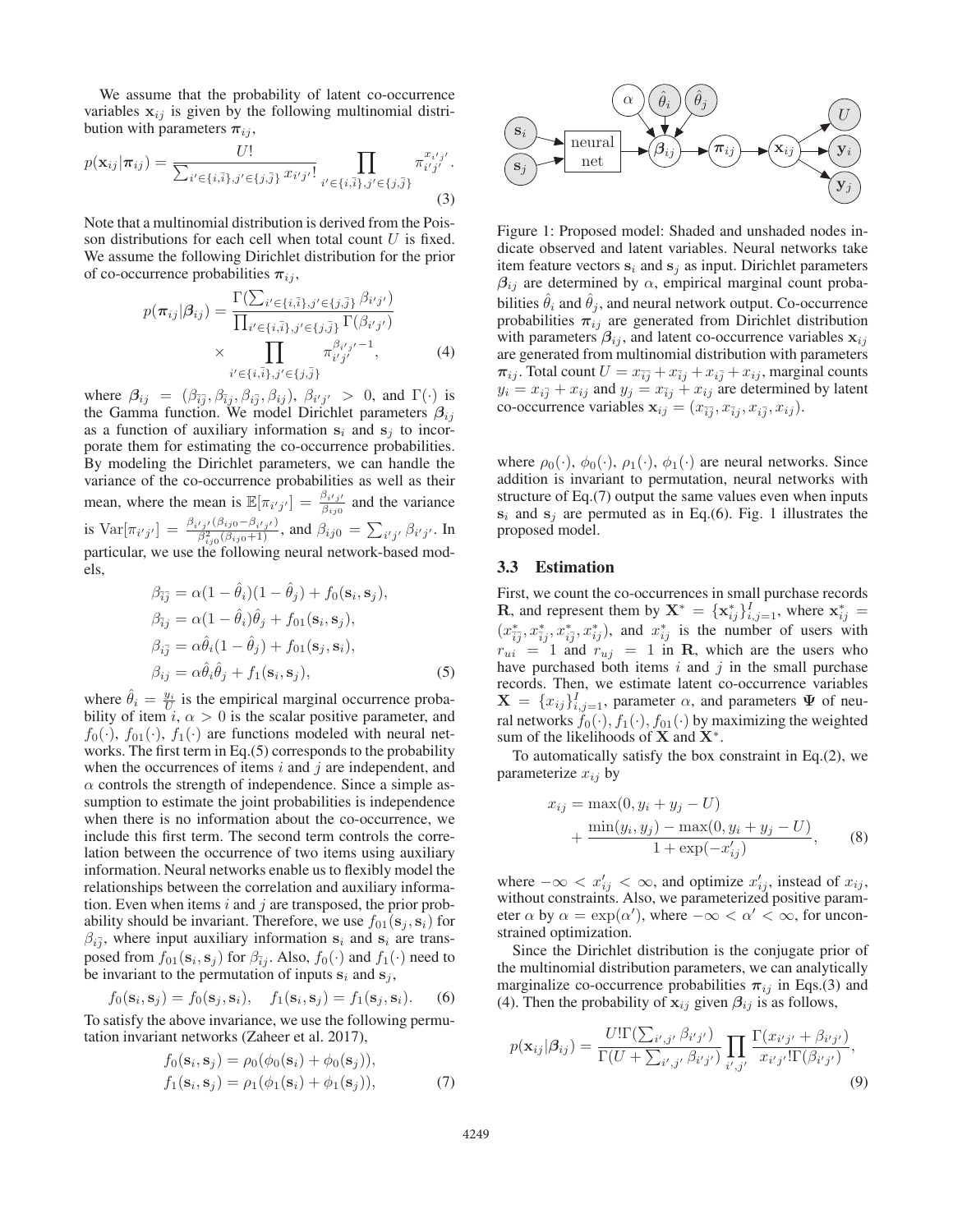Algorithm 1: Estimation procedure with the proposed method.

- **Input:** marginal counts  $\bf{y}$ , total count  $U$ , auxiliary information **S**, small records **R**, hyperparameter  $\lambda$ , batchsize T
- Output: estimation of co-occurrence counts **X**, neural network parameters  $\Psi$ , parameter  $\alpha$
- 1 Initialize parameters **X**,  $\Psi$ ,  $\alpha$ ;
- 2 Calculate empirical marginal occurrence probability
	- $\hat{\theta}_i = \frac{y_i}{U}$  for all items using **y**;<br>Solendate co-occurrence count
- <sup>3</sup> Calculate co-occurrence counts for small records **X**<sup>∗</sup> using **R**;
- 4 repeat
- <sup>5</sup> Sample a set of T item pairs **Q** randomly;
- 6 Calculate the objective function Eq.(10) for the sampled item pairs and its gradients Update parameters  $X$ ,  $\Psi$ ,  $\alpha$  with a gradient-based optimization method;
- <sup>7</sup> until *end condition is satisfied*;

where  $i' \in \{i, \overline{i}\}$  and  $j' \in \{j, \overline{j}\}$ . This is called the Dirichlet compound multinomial distribution or the multivariate Pólya distribution.

The objective function to be maximized is the following weighted sum of the likelihoods of latent co-occurrence variables **X** and observed small co-occurrence **X**<sup>∗</sup>,

$$
L(\mathbf{X}, \mathbf{\Psi}, \alpha) = \lambda \sum_{i=1}^{I} \sum_{j=i+1}^{I} \log p(\mathbf{x}_{ij} | \beta_{ij})
$$
  
+ 
$$
(1 - \lambda) \sum_{i=1}^{I} \sum_{j=i+1}^{I} \log p(\mathbf{x}_{ij}^{*} | \beta_{ij}), \quad (10)
$$

where Dirichlet parameters  $\beta_{ij}$  are calculated using neural networks by Eq.(5),  $\lambda$  is the hyperparameter, and  $0 \leq \lambda \leq 1$ . We used fixed hyperparameter  $\lambda=0.5$  in our experiments. By relaxing that the latent co-occurrence variables are nonnegative real values instead of integers, we can efficiently find a local maximum of the objective function with stochastic gradient-based optimization methods. Algorithm 1 shows the estimation procedure with the proposed method.

### 4 Experiments

#### 4.1 Data

We evaluated the proposed method using sushi and Movielens data sets.

The sushi data were generated from the preferences of 5,000 users among the following ten kinds of sushi: shrimp, sea eel, tuna, squid, sea urchin, salmon roe, egg, fatty tuna, tuna roll, and cucumber roll (Kamishima  $2003$ )<sup>1</sup>. When user  $u$  ranked sushi item  $i$  within the top five among the ten items, we assumed that the user has purchased the item  $r_{ui} = 1$ ,

Table 3: Comparing methods. Methods with check-marks indicate that they use marginal counts **y**, small records **R**, or auxiliary information **S**.

|  |  | IND ML EB CGM EB+CGM EB+A CGM+A Ours |  |  |
|--|--|--------------------------------------|--|--|
|  |  |                                      |  |  |
|  |  |                                      |  |  |
|  |  |                                      |  |  |
|  |  |                                      |  |  |

and generated occurrence data. For the auxiliary item features, we used style (maki or not), major group (seafood or not), minor group, heaviness/oiliness in taste, frequency of consumption, price, and frequency of being sold. We transformed the categorical features, i.e., style, major and minor groups, into one-hot vectors, and normalized the numerical features, i.e., heaviness, frequency, and price, into a range from zero to one. The dimensionality of the item feature vectors was  $D = 20$ .

The Movielens data were generated from 100,000 ratings of 943 users of 1,682 movies (Konstan et al. 1997)<sup>2</sup>. When user  $u$  rated movie  $i$ , we assumed that she has purchased the item  $r_{ui} = 1$ . For the auxiliary item features, we used the release date and genres, such as action, comedy, and fantasy. We normalized the release dates into a range from zero to one, and transformed the genres into vectors by setting the corresponding element to one when the movie was in the genre, and zero otherwise. The dimensionality of the item feature vectors was  $D = 20$ .

With both data sets, we generated item count  $y_i$  for each item  $i$  using all the users. We randomly sampled the purchase records of ten users for the validation data.

### 4.2 Evaluation measurement

For the evaluation measurement, we used the following absolute error of the co-occurrence probabilities,

$$
E = \frac{2}{I(I-1)} \sum_{i=1}^{I} \sum_{j=i+1}^{I} \sum_{i' \in \{i,\bar{i}\}, j' \in \{j,\bar{j}\}} |\hat{\pi}_{i'j'} - \pi_{i'j'}^{\text{TRUE}}|,
$$
\n(11)

where  $\pi_{i'j'}^{\text{TRUE}}$  is the true empirical co-occurrence probability calculated using all the users, which is not used during training, and  $\hat{\pi}_{i'j'}$  is the estimated co-occurrence probability.

#### 4.3 Comparing methods

We compared the proposed method with the following seven methods: IND, ML, EB, CGM, EB+CGM, EB+A and CGM+A. We summarized the characteristics of the comparing methods in Table 3.

The IND method estimates the co-occurrence probability by assuming that items occur independently as follows,  $\hat{\pi}_{\bar{i}\bar{j}} = (1 - \hat{\theta}_i)(1 - \hat{\theta}_j), \hat{\pi}_{\bar{i}j} = (1 - \hat{\theta}_i)\hat{\theta}_j, \hat{\pi}_{i\bar{j}} = \hat{\theta}_i(1 - \hat{\theta}_j),$  $\hat{\pi}_{ij} = \theta_i \theta_j.$ 

<sup>&</sup>lt;sup>1</sup>The original sushi data were obtained from http://www. kamishima.net/sushi/.

<sup>&</sup>lt;sup>2</sup>The original Movielens data were obtained from https:// grouplens.org/datasets/movielens/.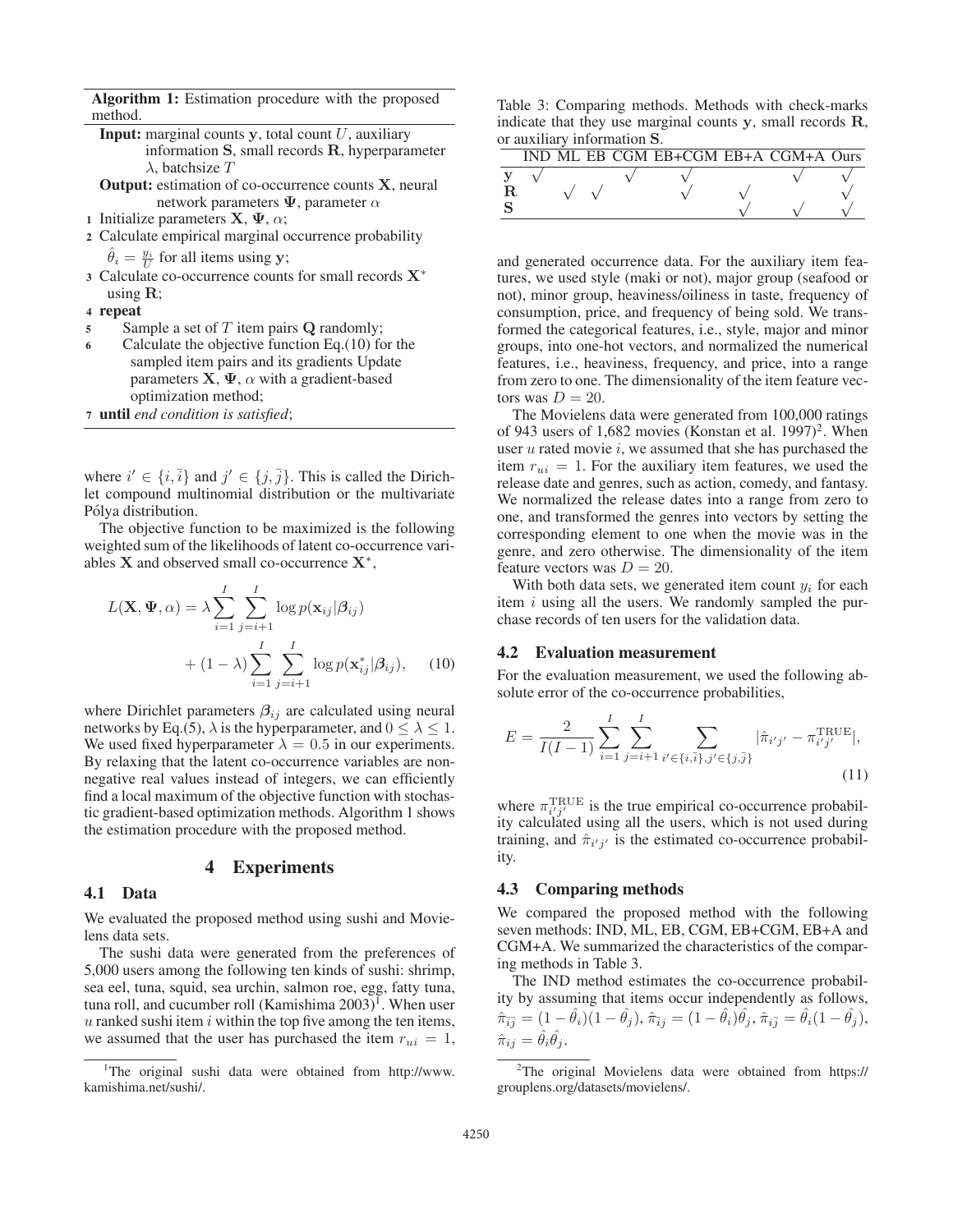

Figure 2: Absolute error of co-occurrence probabilities averaged over 30 experiments with (a) different numbers of sampled users with records  $U^*$ , (b) different numbers of items I, and (c) different hyperparameters  $\lambda$  with proposed method. Error bars show their standard errors.

The ML method estimates the probability by the maximum likelihood of the small record data as follows,  $\hat{\pi}_{i\overline{j}} =$  $\frac{x_{ij}^*}{U^*}, \hat{\pi}_{ij} = \frac{x_{ij}^*}{U^*}, \hat{\pi}_{ij} = \frac{x_{ij}^*}{U^*}, \hat{\pi}_{ij} = \frac{x_{ij}^*}{U^*}$ , where  $U^*$  is the total number of users in the small record data number of users in the small record data.

The EB method is the empirical Bayesian method that maximizes the marginalized likelihood of the small record data,  $L(\mathbf{B}) = \sum_{i,j} \log p(\mathbf{x}_{ij}^* | \beta_{ij})$ , where  $\mathbf{B} = {\beta_{ij}} I_{i,j=1}$  is the set of Dirichlet parameters, and  $\sum_{i,j}$  denotes  $\sum_{i=1}^{I} \sum_{j=i+1}^{I}$ 

The CGM method is the collective graphical model based method (Kumar, Sheldon, and Srivastava 2013) that maximizes the marginalized likelihood of the aggregated data with the constraints on marginal counts,  $L(\mathbf{X}, \mathbf{B}) = \sum_{k=1}^{\infty} \log n(\mathbf{x}_{ki} | \mathcal{B}_{ki})$  $\sum_{i,j} \log p(\mathbf{x}_{ij} | \boldsymbol{\beta}_{ij}).$ <br>The FB+CGM

The EB+CGM method is the combination of the EB and CGM methods, where the weighted sum of the marginalized likelihood of the aggregated and small record data,  $L(\mathbf{X}, \mathbf{B}) = \lambda \sum_{i,j} \log p(\mathbf{x}_{ij} | \beta_{ij}) + (1 - \lambda) \sum_{i,j} \sum_{j} \log p(\mathbf{x}_{ij} | \beta_{ij})$  $\lambda$ )  $\sum_{i=1}^{I} \sum_{j=i+1}^{I} \log p(\mathbf{x}_{ij}^{*} | \beta_{ij})$ , is maximized. We used the fixed weight hyperparameter  $\lambda = 0.5$  with the FB+CGM fixed weight hyperparameter  $\lambda = 0.5$  with the EB+CGM and proposed methods. With the EB, CGM and EB+CGM methods, Dirichlet parameters *β*ij are directly optimized without neural networks.

The EB+A method is the empirical Bayesian method that uses the auxiliary data, where neural networks are trained by maximizing the marginalized likelihood of the small record

data,  $L(\Psi, \alpha) = \sum_{i,j} \log p(\mathbf{x}_{ij}^* | \beta_{ij})$ , where Dirichlet parameters  $\beta_{ij}$  are parameterized by neural networks in Eq. (5) rameters  $\beta_{ij}$  are parameterized by neural networks in Eq.(5).

The CGM+A is the collective graphical model based method that uses the auxiliary data, where neural networks are trained by maximizing the marginalized likelihood of the small record data,  $L(\mathbf{X}, \Psi, \alpha) = \sum_{i,j} \log p(\mathbf{x}_{ij} | \beta_{ij})$ . Here, as with the EB+A method, Dirichlet parameters  $\beta_{ij}$  are parameterized by neural networks in Eq.(5).

The EB+A, CGM+A and proposed methods use the auxiliary information, and the other methods do not use it. After estimating the latent co-occurrence variables, we estimated the co-occurrence probability by  $\hat{\pi}_{ij} = \frac{\hat{x}_{ij}}{U}$  with the CGM,<br>EB+CGM, CGM+A and proposed methods, where  $\hat{x}_{ij}$  is the EB+CGM, CGM+A and proposed methods, where  $\hat{x}_{ij}$  is the estimate of latent co-occurrence variable  $x_i$ . Since the EB estimate of latent co-occurrence variable  $x_{ij}$ . Since the EB and EB+A methods did not estimate co-occurrence  $x_{ij}$ , they estimated the co-occurrence probability by the expectation with learned prior  $\hat{\pi}_{ij} = \frac{\hat{\beta}_{ij}}{\sum_{i'j'} \hat{\beta}_{i'j'}}$ , where  $\hat{\beta}_{ij}$  is the estimated Dirichlet parameter.

For neural network  $\rho_0(\cdot), \rho_1(\cdot), \phi_o(\cdot), \phi_1(\cdot), f_{01}(\cdot)$  in the EB+A, CGM+A and proposed methods, we used threelayer feed-forward neural networks with 32 hidden units. Since  $\beta_{i'j'}$  must be non-negative, we use rectified linear unit  $ReLU(x) = max(0, x)$  at the end of neural networks  $\rho_0(\cdot)$ ,  $\rho_1(\cdot)$  and  $f_{01}(\cdot)$ . We optimized using ADAM (Kingma and Ba 2015) with learning rate  $10^{-2}$ , weight decay  $10^{-2}$  and dropout rate 0.1. For each batch, we randomly sampled 512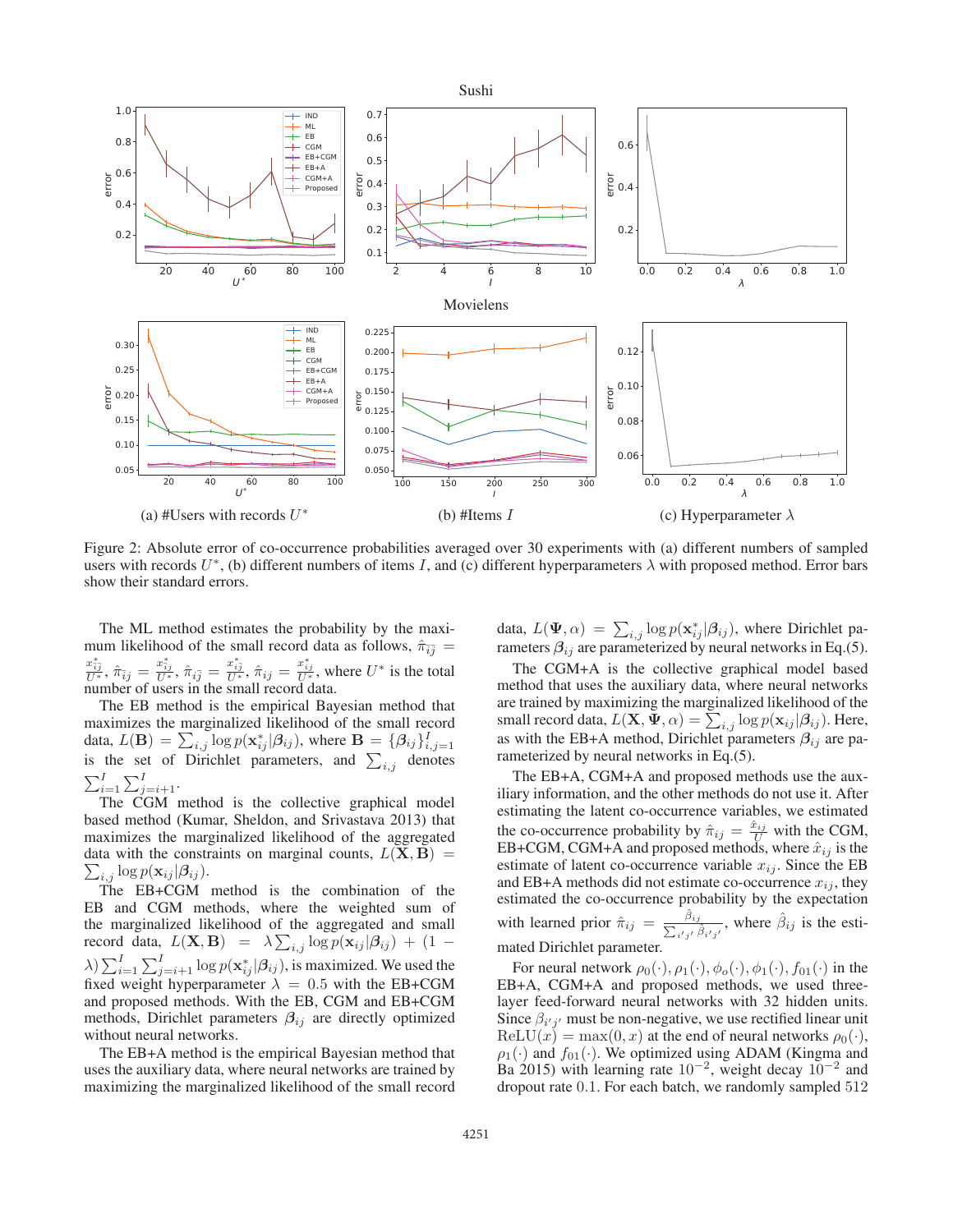Table 4: Absolute error of co-occurrence probabilities averaged over 30 experiments for each pair of items with the sushi data, where the number of sampled users with records was  $U^* = 20$  and number of items was  $I = 10$ . Values in bold typeface are not statistically different (at 5% level) from the best performing method in each row according to shows number of pairs for which the method achieved the best.

| Item $i$    | Item $j$      | $\overline{\text{IND}}$ | <b>ML</b>      | $\overline{EB}$ | $\overline{\text{CGM}}$ | EB+CGM         | EB+A           | $CGM+A$        | Proposed        |
|-------------|---------------|-------------------------|----------------|-----------------|-------------------------|----------------|----------------|----------------|-----------------|
| shrimp      | sea eel       | 0.129                   | 0.285          | 0.233           | 0.138                   | 0.120          | 0.673          | 0.126          | 0.027           |
| shrimp      | tuna          | 0.136                   | 0.242          | 0.219           | 0.098                   | 0.100          | 0.726          | 0.133          | 0.026           |
| shrimp      | squid         | 0.035                   | 0.285          | 0.237           | 0.062                   | 0.082          | 0.634          | 0.029          | 0.165           |
| shrimp      | sea urchin    | 0.161                   | 0.289          | 0.244           | 0.164                   | 0.144          | 0.683          | 0.158          | 0.026           |
| shrimp      | salmon roe    | 0.190                   | 0.290          | 0.245           | 0.207                   | 0.166          | 0.722          | 0.186          | 0.044           |
| shrimp      | egg           | 0.039                   | 0.305          | 0.265           | 0.079                   | 0.075          | 0.617          | 0.043          | 0.052           |
| shrimp      | fatty tuna    | 0.137                   | 0.257          | 0.235           | 0.120                   | 0.124          | 0.769          | 0.135          | 0.101           |
| shrimp      | tuna roll     | 0.200                   | 0.279          | 0.231           | 0.182                   | 0.178          | 0.658          | 0.206          | 0.098           |
| shrimp      | cucumber roll | 0.002                   | 0.242          | 0.240           | 0.015                   | 0.028          | 0.524          | 0.003          | 0.039           |
| sea eel     | tuna          | 0.221                   | 0.284          | 0.243           | 0.172                   | 0.179          | 0.760          | 0.218          | 0.098           |
| sea eel     | squid         | 0.157                   | 0.316          | 0.267           | 0.146                   | 0.124          | 0.660          | 0.163          | 0.024           |
| sea eel     | sea urchin    | 0.017                   | 0.316          | 0.259           | 0.020                   | 0.049          | 0.663          | 0.014          | 0.147           |
| sea eel     | salmon roe    | 0.126                   | 0.279          | 0.235           | 0.137                   | 0.147          | 0.706          | 0.123          | 0.036           |
| sea eel     | egg           | 0.011                   | 0.313          | 0.280           | 0.045                   | 0.054          | 0.587          | 0.015          | 0.080           |
| sea eel     | fatty tuna    | 0.086                   | 0.271          | 0.252           | 0.070                   | 0.081          | 0.772          | 0.084          | 0.039           |
| sea eel     | tuna roll     | 0.176                   | 0.334          | 0.287           | 0.165                   | 0.154          | 0.653          | 0.182          | 0.048           |
| sea eel     | cucumber roll | 0.071                   | 0.257          | 0.249           | 0.085                   | 0.099          | 0.519          | 0.073          | 0.084           |
| tuna        | squid         | 0.141                   | 0.290          | 0.279           | 0.188                   | 0.168          | 0.723          | 0.145          | 0.041           |
| tuna        | sea urchin    | 0.203                   | 0.310          | 0.283           | 0.154                   | 0.157          | 0.767          | 0.201          | 0.070           |
| tuna        | salmon roe    | 0.157                   | 0.295          | 0.260           | 0.115                   | 0.109          | 0.778          | 0.154          | 0.030           |
| tuna        | egg           | 0.130                   | 0.280          | 0.280           | 0.163                   | 0.164          | 0.693          | 0.133          | 0.069           |
| tuna        | fatty tuna    | 0.104                   | 0.224          | 0.251           | 0.120                   | 0.133          | 0.745          | 0.106          | 0.121           |
| tuna        | tuna roll     | 0.102                   | 0.305          | 0.265           | 0.069                   | 0.090          | 0.668          | 0.097          | 0.164           |
| tuna        | cucumber roll | 0.088                   | 0.242          | 0.273           | 0.099                   | 0.108          | 0.632          | 0.090          | 0.110           |
| squid       | sea urchin    | 0.181                   | 0.324          | 0.276           | 0.177                   | 0.160          | 0.650          | 0.187          | 0.023           |
| squid       | salmon roe    | 0.205                   | 0.309          | 0.278           | 0.188                   | 0.149          | 0.699          | 0.210          | 0.052           |
| squid       | egg           | 0.044                   | 0.300          | 0.266           | 0.037                   | 0.056          | 0.544          | 0.040          | 0.064           |
| squid       | fatty tuna    | 0.175                   | 0.260          | 0.256           | 0.193                   | 0.206          | 0.786          | 0.177          | 0.094           |
| squid       | tuna roll     | 0.119                   | 0.333          | 0.272           | 0.135                   | 0.118          | 0.598          | 0.114          | 0.044           |
| squid       | cucumber roll | 0.005                   | 0.258          | 0.257           | 0.019                   | 0.032          | 0.446          | 0.007          | 0.033           |
| sea urchin  | salmon roe    | 0.194                   | 0.323          | 0.273           | 0.191                   | 0.175          | 0.660          | 0.197          | 0.354           |
| sea urchin  | egg           | 0.275                   | 0.308          | 0.255           | 0.311                   | 0.218          | 0.654          | 0.279          | 0.154           |
| sea urchin  | fatty tuna    | 0.057                   | 0.268          | 0.254           | 0.078                   | 0.081          | 0.733          | 0.059          | 0.115           |
| sea urchin  | tuna roll     | 0.273                   | 0.300          | 0.254           | 0.269                   | 0.217          | 0.661          | 0.278          | 0.121           |
| sea urchin  | cucumber roll | 0.140                   | 0.277          | 0.270           | 0.154                   | 0.155          | 0.537          | 0.142          | 0.123           |
| salmon roe  | egg           | 0.170                   | 0.311          | 0.283           | 0.212                   | 0.153          | 0.669          | 0.174          | 0.063           |
| salmon roe  | fatty tuna    | 0.007                   | 0.275          | 0.264           | 0.024                   | 0.042          | 0.774          | 0.009          | 0.054           |
| salmon roe  | tuna roll     | 0.227                   | 0.293          | 0.256           | 0.211                   | 0.165          | 0.677          | 0.233          | 0.094           |
| salmon roe  | cucumber roll | 0.102                   | 0.257          | 0.265           | 0.115                   | 0.127          | 0.583          | 0.104          | 0.104           |
| egg         | fatty tuna    | 0.169                   | 0.266          | 0.283           | 0.183                   | 0.193          | 0.773          | 0.171          | 0.110           |
| egg         | tuna roll     | 0.067                   | 0.283          | 0.243           | 0.046                   | 0.059          | 0.530          | 0.063          | 0.033           |
| egg         | cucumber roll | 0.084                   | 0.257          | 0.274           | 0.094                   | 0.102          | 0.377          | 0.086          | 0.054           |
| fatty tuna  | tuna roll     | 0.027                   | 0.293          | 0.261           | 0.045                   | 0.063          | 0.736          | 0.029          | 0.035           |
| fatty tuna  | cucumber roll | 0.142                   | 0.230          | 0.296           | 0.147                   | 0.151          | 0.736          | 0.143          | 0.135           |
| tuna roll   | cucumber roll | 0.015                   | 0.256          | 0.251           | 0.028                   | 0.041          | 0.428          | 0.017          | 0.027           |
| <b>Best</b> |               | $\overline{15}$         | $\overline{0}$ | $\overline{0}$  | $\overline{4}$          | $\overline{4}$ | $\overline{0}$ | $\overline{4}$ | $\overline{30}$ |

Table 5: Rate of item pairs that each method achieved the best with the Movielens data, where the number of sampled users with records was  $U^* = 20$  and number of items was  $I = 200$ .

|  |                                 | EB CGM | <b>EB+CGM</b> EB+A CGM+A Proposed |       |       |       |
|--|---------------------------------|--------|-----------------------------------|-------|-------|-------|
|  | $0.121$ $0.031$ $0.014$ $0.170$ |        | 0.142                             | 0.068 | 0.211 | 0.242 |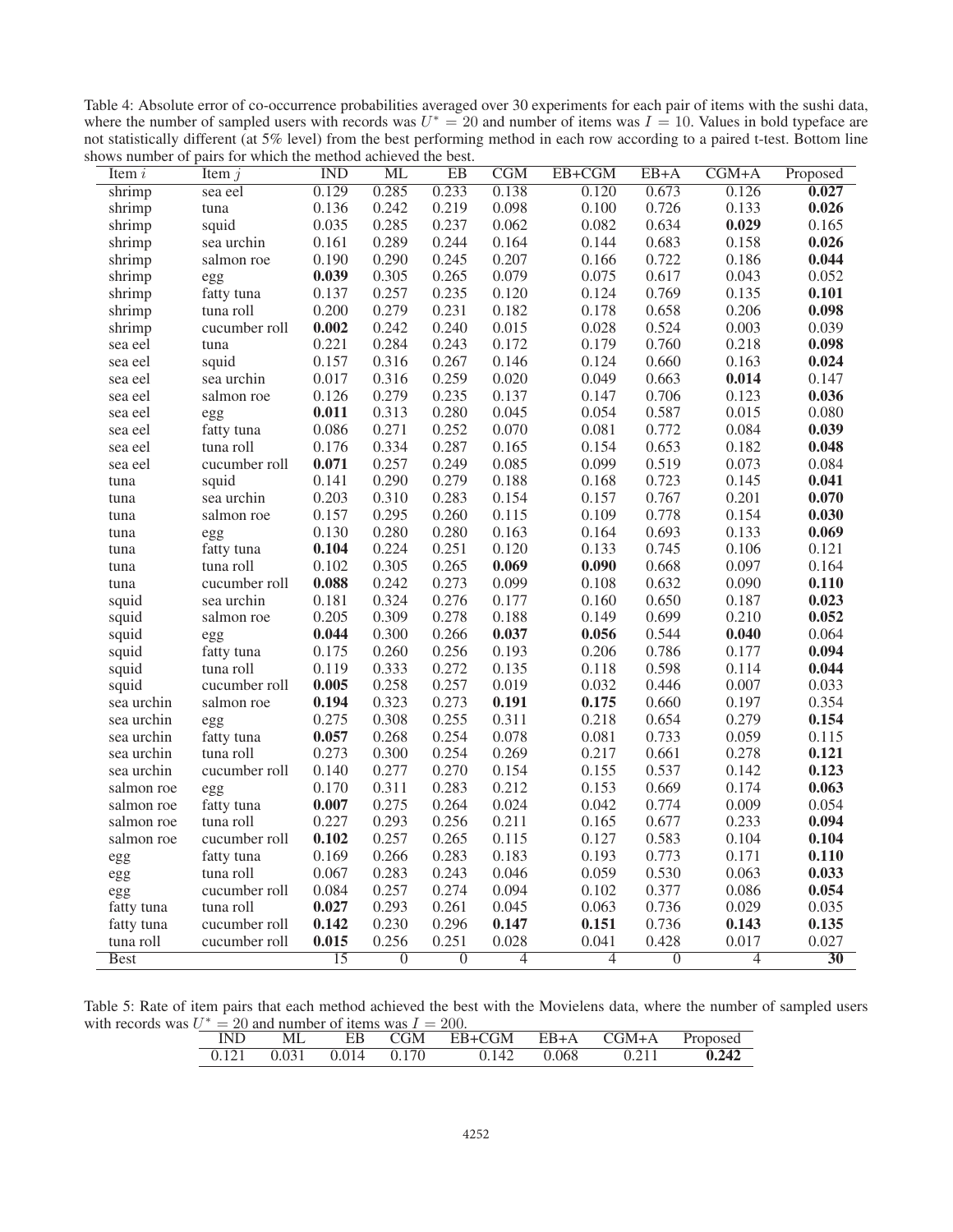Table 6: Absolute error of co-occurrence probabilities averaged over 30 experiments with the Movielens-1M data.

|  | EB CGM | EB+CGM EB+A CGM+A                                              |  | Proposed |
|--|--------|----------------------------------------------------------------|--|----------|
|  |        | $0.0169$ $0.4219$ $0.0167$ $0.3952$ $0.0164$ $0.0154$ $0.3597$ |  | 0.0147   |

item pairs in training. The validation data were used for early stopping, where the maximum number of training epochs was 1,000. We implemented all the methods based on Py-Torch (Paszke et al. 2017).

### 4.4 Results

Figure 2(a) shows the absolute error of the co-occurrence probabilities averaged over 30 experiments with different numbers of sampled users with records  $U^*$ , where the number of items was  $I = 10$  with the sushi data, and  $I = 200$ with the Movielens data. Here, items were randomly sampled from all items with the Movielens data. The proposed method achieved the lowest error for all the cases. The error by the proposed method was statistically lower at the 5% level than that by the other methods by a paired t-test with all the cases in the sushi data and with all the cases except for  $U^* = 30$  in the Movielens data. This result indicates that the proposed method improved the estimation performance using all of the aggregated marginal count data, a small number of sampled records, and auxiliary item feature data. The error decreased as the number of observed users  $U^*$  increased with the proposed method, since the estimation of the Dirichlet parameters modeled by the neural networks became robust with more training data. Although the performance of the ML, EB, and EB+A methods also improved as the number of observed users increased, their performance was much worse than the proposed method. This result occurred because they did not use aggregated data information. In contrast, the proposed method effectively used the aggregated data information in the first term of the objective function in Eq.(10). The reduction of the error of the proposed method from EB+CGM, which corresponds to the proposed method without auxiliary information, was 34% and 8% on Sushi data and Movielens data with  $U^* = 20$ , respectively. This result shows the importance to use the auxiliary information for improving performance.

Table 4 shows the average absolute errors for each pair of items on the sushi data with  $U^* = 20$  and  $I = 10$ . The IND method achieved the lowest error with some pairs, where the user preferences were assumed to be independent. The performance of the CGM, EB+CGM, and CGM+A methods resembled the IND method, although they were slightly worse. The proposed method achieved the lowest error with many pairs, which include item pairs whose preferences were not independent. Table 5 shows the rate of item pairs that each method achieved the best on the Movielens data with  $U^* = 20$  and  $I = 200$ . The rate of the the proposed method was highest.

Figure 2(b) shows the absolute error with different numbers of items I, where the number of sampled users was  $U^* = 20$  with both the sushi and Movielens data, and we randomly sampled  $I$  items from all items. With the sushi data, the performance of the proposed method was not the best when the number of items was small. However, its performance improved as the number of items increased; it was statistically lower at the 5% level than that by the other methods with  $I \geq 6$ . Since the data for training the neural networks increased with more items, the performance improved. With the Movielens data, the proposed method achieved statistically less error than the other methods for all cases.

Figure 2(c) shows the absolute error with different hyperparameter values  $\lambda$  with the proposed method, where the number of sampled users was  $U^* = 20$  with both kinds of data, and the number of items was  $I = 10$  with the sushi data, and  $I = 200$  with the Movielens data. The proposed method corresponds to the EB+A method when  $\lambda = 0$ , and to the CGM+A method when  $\lambda = 1$ . The best hyperparameter value was  $\lambda = 0.4$  with the sushi data, and  $\lambda = 0.1$ with the Movielens data. The co-occurrence data are latent  $\mathbf{x}_{ij}$  with the first term of the objective function in Eq.(10), but the co-occurrence data are observed  $\mathbf{x}_{ij}^*$  with the second term. Therefore, the best hyperparameter values put more weight on the second term than the first term.

The average computational time with the proposed method for training using the sushi data with  $I = 10$ , Movielens with  $I = 100$ , and Movielens with  $I = 200$  were 0.12, 5.95 and 24.19 minutes, respectively, on computers with 2.60GHz CPUs, where we fixed  $U^* = 20$ . The computational time increased quadratically with the number of items since we need to consider all pairs of items. The computational time did not depend on the number of users, U or  $U^*$ .

We also evaluated with Movielens-1M data, which contained 6,040 users. We used the genres as auxiliary information,  $U^* = 10$  users with records, and  $I = 100$  items that were randomly selected from movies rated by more than 300 users. Table 6 shows the results. The proposed method achieved the lowest error with the Movielens-1M data.

### 5 Conclusion

We proposed a method for estimating co-occurrence with aggregated marginal count data, the records of a small number of users, and auxiliary item feature information. Our proposed method learns unknown relationships between auxiliary information and co-occurrence using neural networks for the parameters of the Dirichlet priors of joint co-occurrence probabilities. Experiments on real-world datasets confirmed that the proposed method achieved better estimation performance for co-occurrence than existing methods. Although our results are encouraging, we must extend our approach in several directions. First, we will apply our framework to general multi-way and/or multivariate contingency tables; we focused on two-by-two contingency tables in this paper. Second, we will investigate tuning the